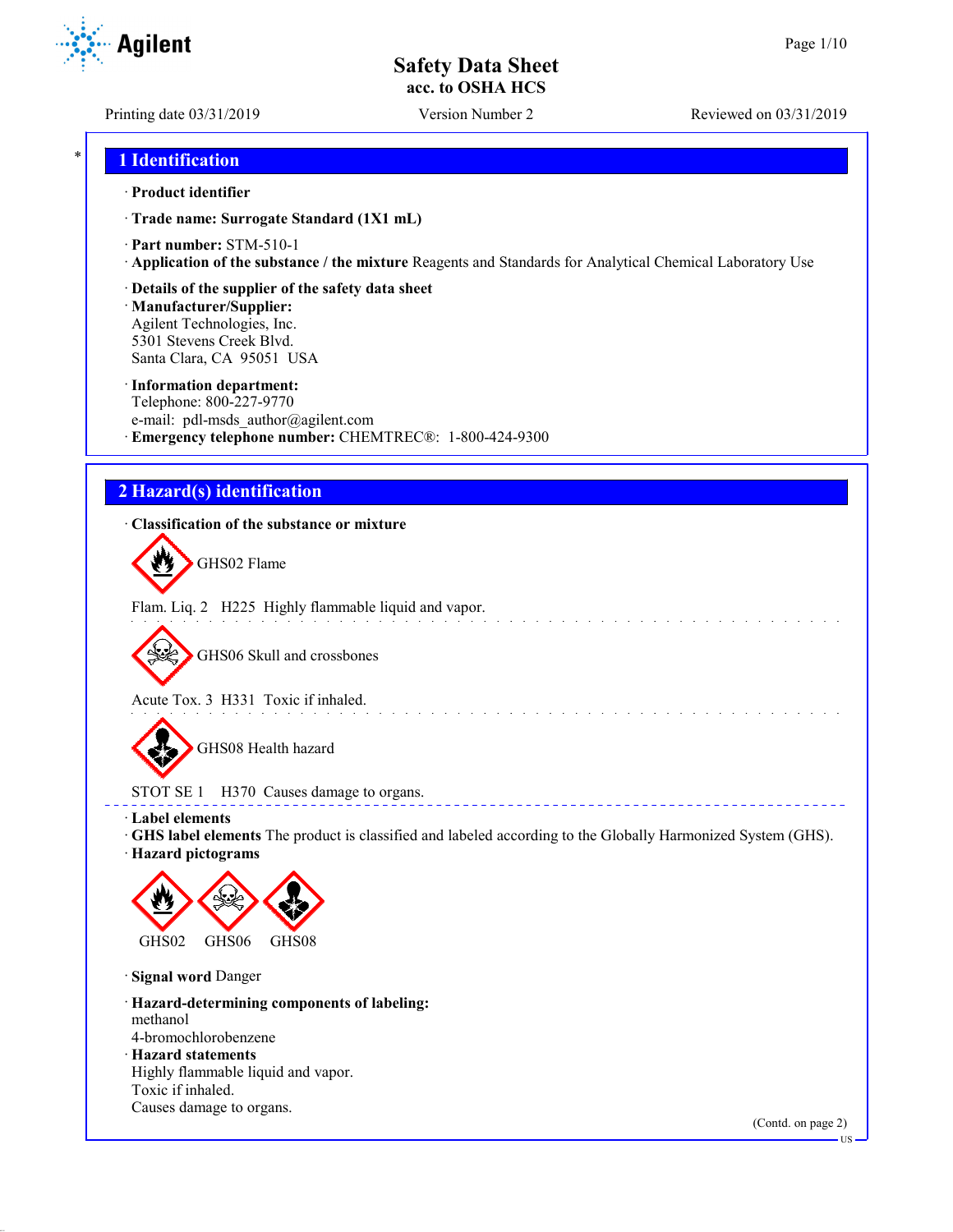### **Trade name: Surrogate Standard (1X1 mL)**

(Contd. of page 1) · **Precautionary statements** Keep away from heat/sparks/open flames/hot surfaces. - No smoking. Ground/bond container and receiving equipment. Use explosion-proof electrical/ventilating/lighting/equipment. Use only non-sparking tools. Take precautionary measures against static discharge. Do not breathe dust/fume/gas/mist/vapors/spray. Wash thoroughly after handling. Do not eat, drink or smoke when using this product. Use only outdoors or in a well-ventilated area. Wear protective gloves/protective clothing/eye protection/face protection. If on skin (or hair): Take off immediately all contaminated clothing. Rinse skin with water/shower. IF INHALED: Remove person to fresh air and keep comfortable for breathing. IF exposed: Call a POISON CENTER or doctor/physician. Specific treatment (see on this label). In case of fire: Use for extinction: CO2, powder or water spray. Store in a well-ventilated place. Keep container tightly closed. Store in a well-ventilated place. Keep cool. Store locked up. Dispose of contents/container in accordance with local/regional/national/international regulations. · **Classification system:** · **NFPA ratings (scale 0 - 4)** 1 3  $\overline{0}$  $Health = 1$  $Fire = 3$ Reactivity  $= 0$ · **HMIS-ratings (scale 0 - 4)** HEALTH FIRE REACTIVITY  $\boxed{0}$  Reactivity = 0  $\overline{1}$  Health = \*1  $3$  Fire = 3 · **Other hazards**

- · **Results of PBT and vPvB assessment**
- · **PBT:** Not applicable.
- · **vPvB:** Not applicable.

# **3 Composition/information on ingredients**

· **Chemical characterization: Mixtures**

· **Description:** Mixture of the substances listed below with nonhazardous additions.

· **Dangerous components:**

67-56-1 methanol 99.052%

## **4 First-aid measures**

· **Description of first aid measures**

· **General information:**

Immediately remove any clothing soiled by the product.

(Contd. on page 3)

US

Printing date 03/31/2019 Version Number 2 Reviewed on 03/31/2019

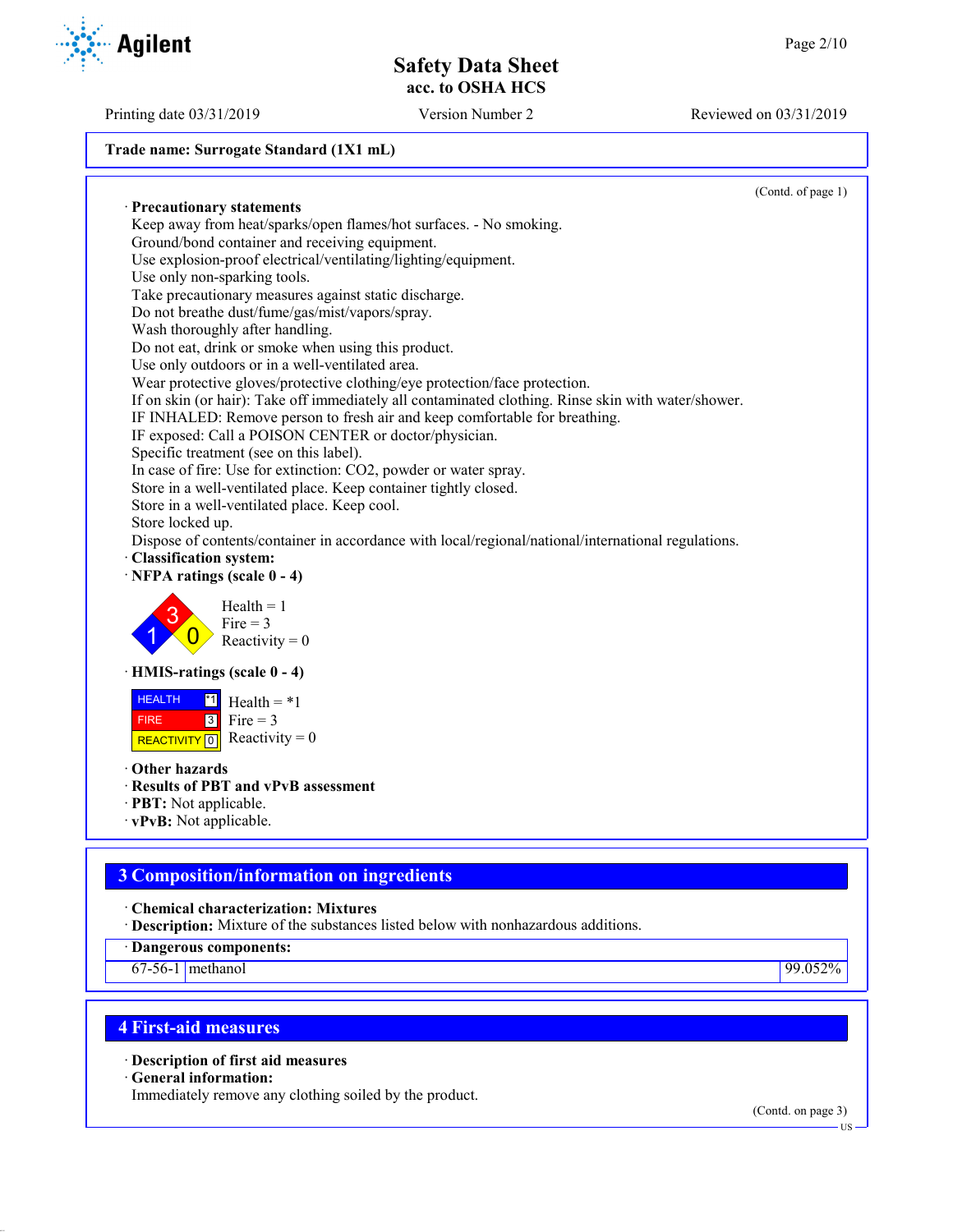Printing date 03/31/2019 Version Number 2 Reviewed on 03/31/2019

### **Trade name: Surrogate Standard (1X1 mL)**

(Contd. of page 2)

US

Remove breathing apparatus only after contaminated clothing have been completely removed. In case of irregular breathing or respiratory arrest provide artificial respiration.

· **After inhalation:**

Supply fresh air or oxygen; call for doctor.

- In case of unconsciousness place patient stably in side position for transportation.
- · **After skin contact:** Immediately wash with water and soap and rinse thoroughly.
- · **After eye contact:** Rinse opened eye for several minutes under running water. Then consult a doctor.
- · **After swallowing:** If symptoms persist consult doctor.
- · **Information for doctor:**

· **Most important symptoms and effects, both acute and delayed** No further relevant information available.

- · **Indication of any immediate medical attention and special treatment needed**
- No further relevant information available.

## **5 Fire-fighting measures**

- · **Extinguishing media**
- · **Suitable extinguishing agents:**
- CO2, extinguishing powder or water spray. Fight larger fires with water spray or alcohol resistant foam.
- · **For safety reasons unsuitable extinguishing agents:** Water with full jet
- · **Special hazards arising from the substance or mixture**

During heating or in case of fire poisonous gases are produced.

- · **Advice for firefighters**
- · **Protective equipment:** Mouth respiratory protective device.

### **6 Accidental release measures**

· **Personal precautions, protective equipment and emergency procedures**

Mount respiratory protective device.

Wear protective equipment. Keep unprotected persons away.

- · **Environmental precautions:** Do not allow to enter sewers/ surface or ground water.
- · **Methods and material for containment and cleaning up:**

Absorb with liquid-binding material (sand, diatomite, acid binders, universal binders, sawdust). Dispose contaminated material as waste according to item 13.

- Ensure adequate ventilation.
- · **Reference to other sections**

See Section 7 for information on safe handling.

See Section 8 for information on personal protection equipment.

- See Section 13 for disposal information.
- · **Protective Action Criteria for Chemicals**

| $\cdot$ PAC-1: |                                              |                                        |
|----------------|----------------------------------------------|----------------------------------------|
|                | $67-56-1$ methanol                           | $1530$ ppm                             |
|                | 106-39-8 4-bromochlorobenzene                | $12 \text{ mg/m}^3$                    |
|                | 462-06-6 fluorobenzene                       | $30 \text{ mg/m}^3$                    |
|                | 98-08-8 alpha, alpha, alpha-trifluorotoluene | $19 \text{ mg/m}^3$                    |
|                | 460-00-4 1-bromo-4-fluorobenzene             | $12 \text{ mg/m}^3$                    |
| $\cdot$ PAC-2: |                                              |                                        |
|                | $67-56-1$ methanol                           | $2,100$ ppm                            |
|                | 106-39-8 4-bromochlorobenzene                | $\frac{130 \text{ mg}}{\text{m}}$      |
|                |                                              | $\overline{(\text{Contd. on page 4})}$ |

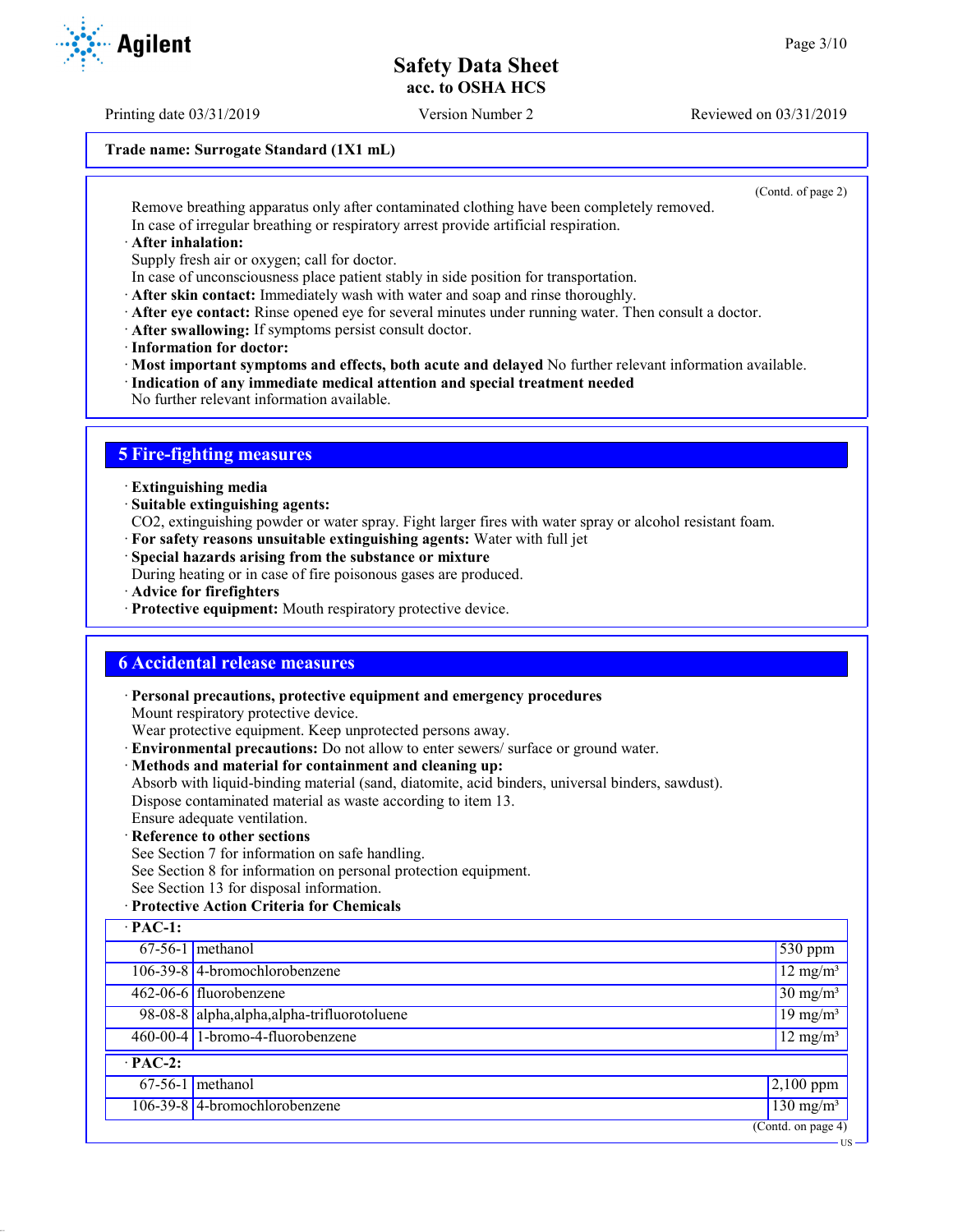Printing date 03/31/2019 Version Number 2 Reviewed on 03/31/2019

**Trade name: Surrogate Standard (1X1 mL)**

|                |                                              | (Contd. of page 3)             |
|----------------|----------------------------------------------|--------------------------------|
|                | 462-06-6 fluorobenzene                       | $330 \text{ mg/m}^3$           |
|                | 98-08-8 alpha, alpha, alpha-trifluorotoluene | $\sqrt{220}$ mg/m <sup>3</sup> |
|                | 460-00-4 1-bromo-4-fluorobenzene             | $\sqrt{130}$ mg/m <sup>3</sup> |
| $\cdot$ PAC-3: |                                              |                                |
|                | $67-56-1$ methanol                           | $\sqrt{7200}$ * ppm            |
|                | 106-39-8 4-bromochlorobenzene                | 790 mg/m <sup>3</sup>          |
|                | 462-06-6 fluorobenzene                       | $1,200 \text{ mg/m}^3$         |
|                | 98-08-8 alpha, alpha, alpha-trifluorotoluene | $1,300 \text{ mg/m}^3$         |
|                | 460-00-4 1-bromo-4-fluorobenzene             | $\sqrt{790}$ mg/m <sup>3</sup> |

## **7 Handling and storage**

### · **Handling:**

· **Precautions for safe handling**

Ensure good ventilation/exhaustion at the workplace.

Open and handle receptacle with care.

Prevent formation of aerosols.

### · **Information about protection against explosions and fires:**

Keep ignition sources away - Do not smoke.

Protect against electrostatic charges.

Keep respiratory protective device available.

### · **Conditions for safe storage, including any incompatibilities**

· **Storage:**

· **Requirements to be met by storerooms and receptacles:** Store in a cool location.

- · **Information about storage in one common storage facility:** Not required.
- · **Further information about storage conditions:**
- Keep receptacle tightly sealed.

Store in cool, dry conditions in well sealed receptacles.

· **Specific end use(s)** No further relevant information available.

# \* **8 Exposure controls/personal protection**

· **Additional information about design of technical systems:** No further data; see item 7.

· **Control parameters**

· **Components with limit values that require monitoring at the workplace:**

**67-56-1 methanol**

PEL Long-term value: 260 mg/m<sup>3</sup>, 200 ppm

- REL Short-term value:  $325 \text{ mg/m}^3$ ,  $250 \text{ ppm}$ Long-term value: 260 mg/m<sup>3</sup>, 200 ppm Skin
- TLV Short-term value:  $328 \text{ mg/m}^3$ ,  $250 \text{ ppm}$ Long-term value:  $262$  mg/m<sup>3</sup>,  $200$  ppm Skin; BEI

(Contd. on page 5)

US

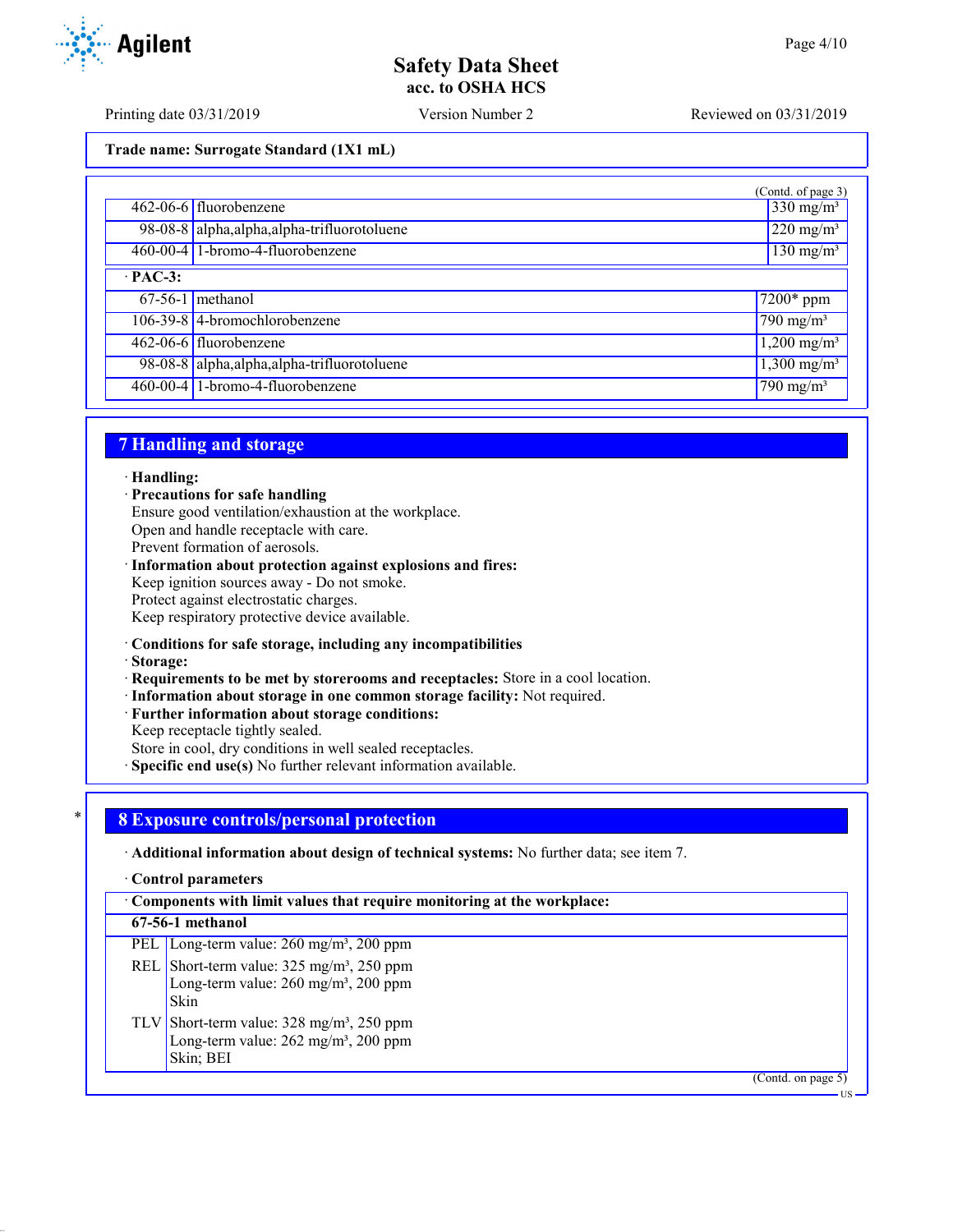Printing date 03/31/2019 Version Number 2 Reviewed on 03/31/2019

**Trade name: Surrogate Standard (1X1 mL)**

| $67-56-1$ methanol                                                                                                                                                                                                                                                                                                                                                                                                                     |
|----------------------------------------------------------------------------------------------------------------------------------------------------------------------------------------------------------------------------------------------------------------------------------------------------------------------------------------------------------------------------------------------------------------------------------------|
| BEI $15 \text{ mg/L}$                                                                                                                                                                                                                                                                                                                                                                                                                  |
| Medium: urine                                                                                                                                                                                                                                                                                                                                                                                                                          |
| Time: end of shift                                                                                                                                                                                                                                                                                                                                                                                                                     |
| Parameter: Methanol (background, nonspecific)                                                                                                                                                                                                                                                                                                                                                                                          |
| Additional information: The lists that were valid during the creation were used as basis.                                                                                                                                                                                                                                                                                                                                              |
| · Exposure controls                                                                                                                                                                                                                                                                                                                                                                                                                    |
| · Personal protective equipment:                                                                                                                                                                                                                                                                                                                                                                                                       |
| · General protective and hygienic measures:                                                                                                                                                                                                                                                                                                                                                                                            |
| Keep away from foodstuffs, beverages and feed.                                                                                                                                                                                                                                                                                                                                                                                         |
| Immediately remove all soiled and contaminated clothing.                                                                                                                                                                                                                                                                                                                                                                               |
| Wash hands before breaks and at the end of work.                                                                                                                                                                                                                                                                                                                                                                                       |
| Store protective clothing separately.                                                                                                                                                                                                                                                                                                                                                                                                  |
| · Breathing equipment:                                                                                                                                                                                                                                                                                                                                                                                                                 |
| When used as intended with Agilent instruments, the use of the product under normal laboratory conditions and<br>with standard practices does not result in significant airborne exposures and therefore respiratory protection is not<br>needed.                                                                                                                                                                                      |
| Under an emergency condition where a respirator is deemed necessary, use a NIOSH or equivalent approved                                                                                                                                                                                                                                                                                                                                |
| device/equipment with appropriate organic or acid gas cartridge.                                                                                                                                                                                                                                                                                                                                                                       |
| · Protection of hands:                                                                                                                                                                                                                                                                                                                                                                                                                 |
| Although not recommended for constant contact with the chemicals or for clean-up, nitrile gloves 11-13 mil<br>thickness are recommended for normal use. The breakthrough time is 1 hr. For cleaning a spill where there is<br>direct contact of the chemical, butyl rubber gloves are recommended 12-15 mil thickness with breakthrough times<br>exceeding 4 hrs. Supplier recommendations should be followed.<br>· Material of gloves |
| For normal use: nitrile rubber, 11-13 mil thickness                                                                                                                                                                                                                                                                                                                                                                                    |
| For direct contact with the chemical: butyl rubber, 12-15 mil thickness                                                                                                                                                                                                                                                                                                                                                                |
| · Penetration time of glove material                                                                                                                                                                                                                                                                                                                                                                                                   |
| For normal use: nitrile rubber: 1 hour                                                                                                                                                                                                                                                                                                                                                                                                 |
| For direct contact with the chemical: butyl rubber: >4 hours                                                                                                                                                                                                                                                                                                                                                                           |
| · Eye protection:                                                                                                                                                                                                                                                                                                                                                                                                                      |
|                                                                                                                                                                                                                                                                                                                                                                                                                                        |

| <b>9 Physical and chemical properties</b>               |                       |  |
|---------------------------------------------------------|-----------------------|--|
| · Information on basic physical and chemical properties |                       |  |
| Fluid                                                   |                       |  |
| Colorless                                               |                       |  |
| Alcohol-like                                            |                       |  |
| Not determined.                                         |                       |  |
| Not determined.                                         |                       |  |
|                                                         | (Contd. on page $6$ ) |  |
|                                                         |                       |  |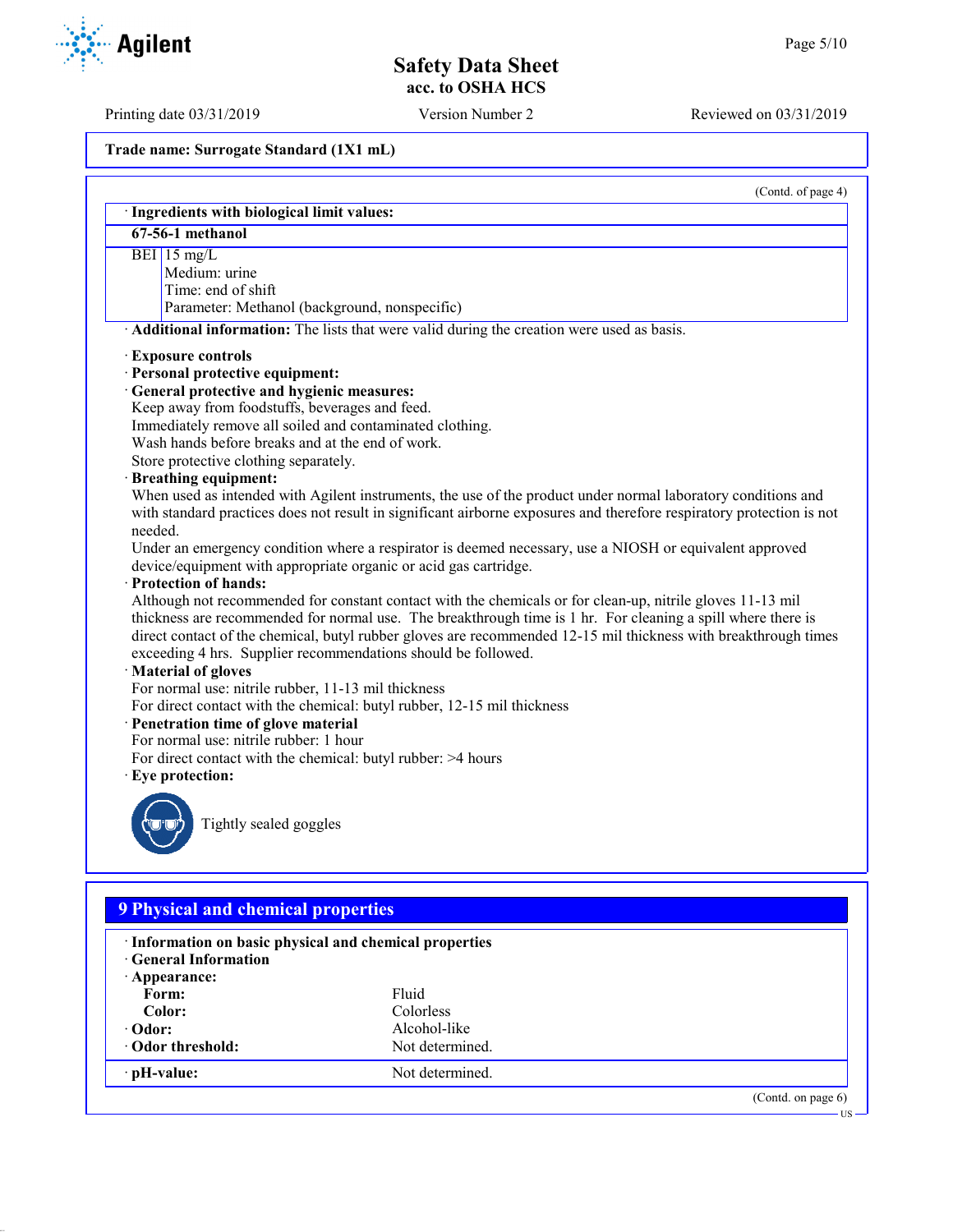**Agilent** 

Printing date 03/31/2019 Version Number 2 Reviewed on 03/31/2019

**Trade name: Surrogate Standard (1X1 mL)**

|                                                                                                   | (Contd. of page 5)                                                                                   |
|---------------------------------------------------------------------------------------------------|------------------------------------------------------------------------------------------------------|
| Change in condition<br><b>Melting point/Melting range:</b><br><b>Boiling point/Boiling range:</b> | $-98$ °C ( $-144.4$ °F)<br>64 °C (147.2 °F)                                                          |
| · Flash point:                                                                                    | 9 °C (48.2 °F)                                                                                       |
| · Flammability (solid, gaseous):                                                                  | Not applicable.                                                                                      |
| · Ignition temperature:                                                                           | 455 °C (851 °F)                                                                                      |
| · Decomposition temperature:                                                                      | Not determined.                                                                                      |
| · Auto igniting:                                                                                  | Product is not selfigniting.                                                                         |
| · Danger of explosion:                                                                            | Product is not explosive. However, formation of explosive air/vapor<br>mixtures are possible.        |
| · Explosion limits:<br>Lower:<br>Upper:                                                           | 5.5 Vol %<br>44 Vol %                                                                                |
| $\cdot$ Vapor pressure at 20 °C (68 °F):                                                          | 100 hPa (75 mm Hg)                                                                                   |
| $\cdot$ Density at 20 °C (68 °F):<br>· Relative density<br>· Vapor density<br>· Evaporation rate  | 0.80365 g/cm <sup>3</sup> (6.70646 lbs/gal)<br>Not determined.<br>Not determined.<br>Not determined. |
| · Solubility in / Miscibility with<br>Water:                                                      | Not miscible or difficult to mix.                                                                    |
| · Partition coefficient (n-octanol/water): Not determined.                                        |                                                                                                      |
| · Viscosity:<br>Dynamic:<br>Kinematic:                                                            | Not determined.<br>Not determined.                                                                   |
| · Solvent content:<br>Organic solvents:<br><b>VOC</b> content:                                    | 99.1 %<br>99.05 %<br>796.0 g/l / 6.64 lb/gal                                                         |
| <b>Solids content:</b><br>Other information                                                       | $0.2\%$<br>No further relevant information available.                                                |

# **10 Stability and reactivity**

- · **Reactivity** No further relevant information available.
- · **Chemical stability**
- · **Thermal decomposition / conditions to be avoided:** No decomposition if used according to specifications.
- · **Possibility of hazardous reactions** No dangerous reactions known.
- · **Conditions to avoid** No further relevant information available.
- · **Incompatible materials:** No further relevant information available.
- · **Hazardous decomposition products:** No dangerous decomposition products known.

(Contd. on page 7)

US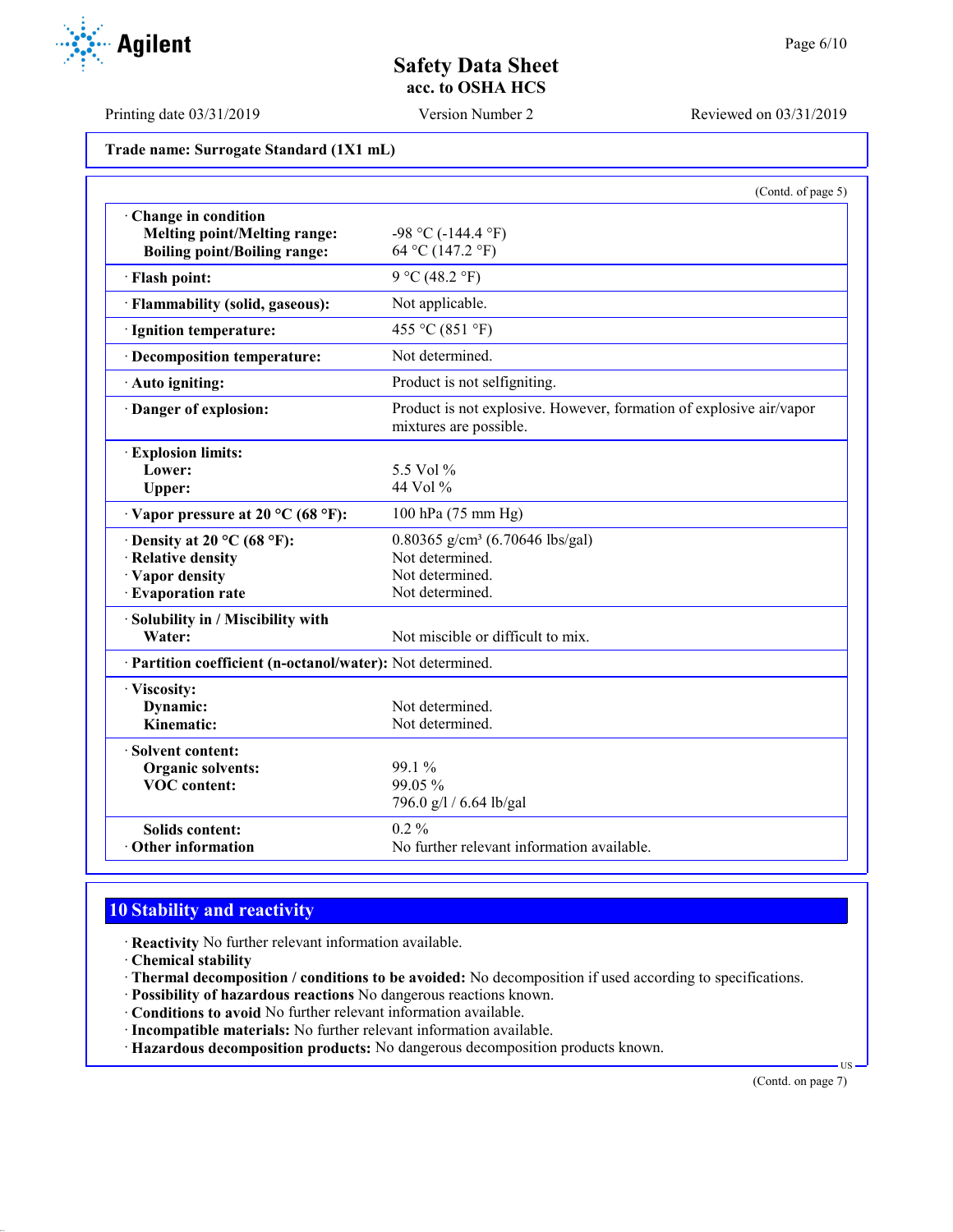Printing date 03/31/2019 Version Number 2 Reviewed on 03/31/2019

**Trade name: Surrogate Standard (1X1 mL)**

**11 Toxicological information**

· **Information on toxicological effects**

· **Acute toxicity:**

· **LD/LC50 values that are relevant for classification:**

**ATE (Acute Toxicity Estimate)**

Inhalative  $LC50/4$  h  $3.02$  mg/L

### **67-56-1 methanol**

| Oral | LD50 | $\frac{5,628}{\text{mg/kg}}$ (rat) |
|------|------|------------------------------------|
|      |      |                                    |

Dermal LD50 15,800 mg/kg (rabbit)

· **Primary irritant effect:**

· **on the skin:** No irritant effect.

· **on the eye:** No irritating effect.

· **Sensitization:** No sensitizing effects known.

· **Additional toxicological information:**

The product shows the following dangers according to internally approved calculation methods for preparations: Toxic

### · **Carcinogenic categories**

| · IARC (International Agency for Research on Cancer) |  |  |  |
|------------------------------------------------------|--|--|--|
|------------------------------------------------------|--|--|--|

None of the ingredients is listed.

· **NTP (National Toxicology Program)**

None of the ingredients is listed.

### · **OSHA-Ca (Occupational Safety & Health Administration)**

None of the ingredients is listed.

## **12 Ecological information**

· **Toxicity**

- · **Aquatic toxicity:** No further relevant information available.
- · **Persistence and degradability** No further relevant information available.
- · **Behavior in environmental systems:**
- · **Bioaccumulative potential** No further relevant information available.
- · **Mobility in soil** No further relevant information available.
- · **Additional ecological information:**

· **General notes:**

Water hazard class 1 (Self-assessment): slightly hazardous for water

Do not allow undiluted product or large quantities of it to reach ground water, water course or sewage system.

- · **Results of PBT and vPvB assessment**
- · **PBT:** Not applicable.
- · **vPvB:** Not applicable.
- · **Other adverse effects** No further relevant information available.

(Contd. on page 8)

US



(Contd. of page 6)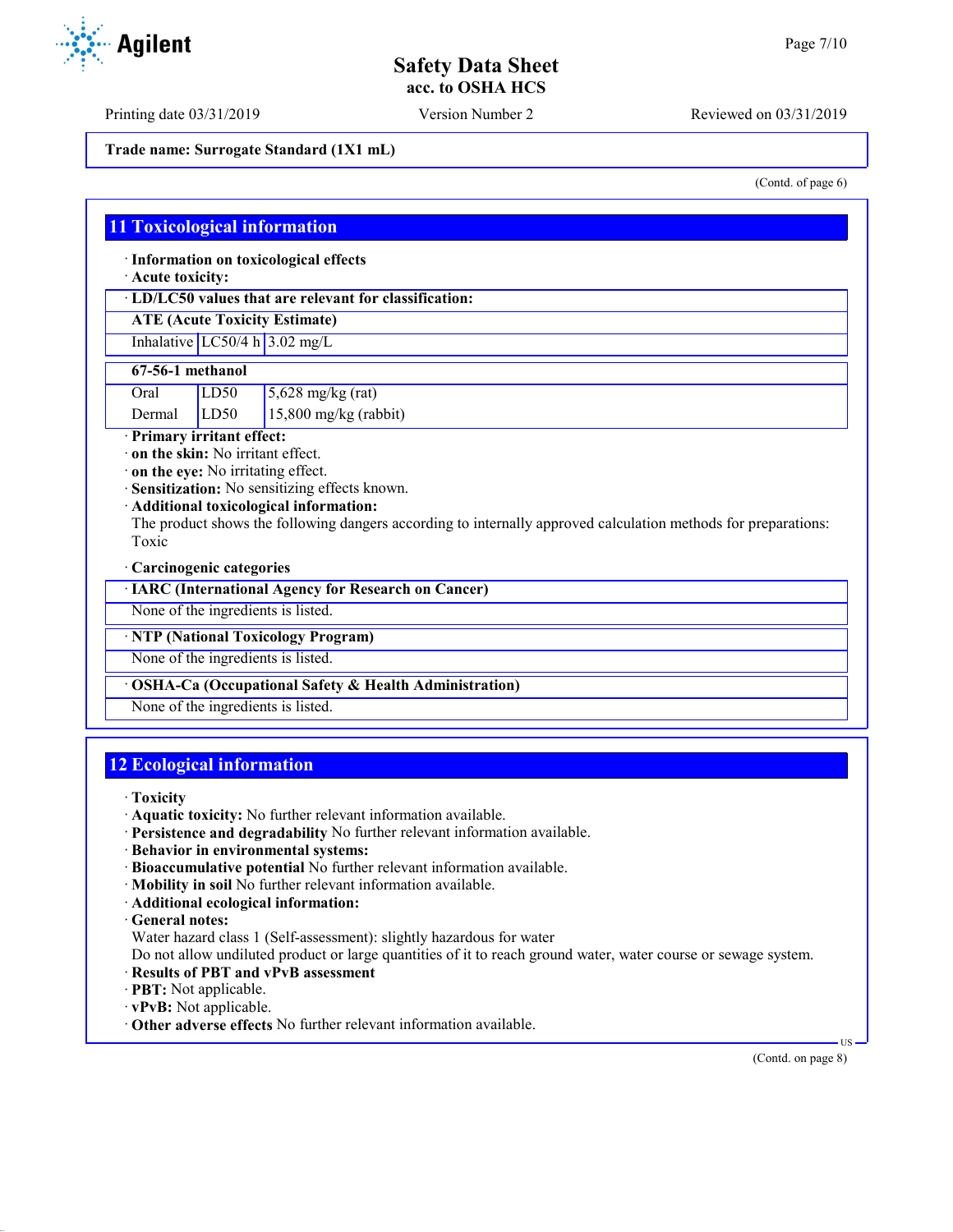Printing date 03/31/2019 Version Number 2 Reviewed on 03/31/2019

**Trade name: Surrogate Standard (1X1 mL)**

(Contd. of page 7)

US

# **13 Disposal considerations**

· **Waste treatment methods**

· **Recommendation:**

Must not be disposed of together with household garbage. Do not allow product to reach sewage system.

· **Uncleaned packagings:**

· **Recommendation:** Disposal must be made according to official regulations.

# \* **14 Transport information**

| · Not Regulated, De minimus Quantities                       |                                                                                           |
|--------------------------------------------------------------|-------------------------------------------------------------------------------------------|
| · UN-Number<br>· DOT, IMDG, IATA                             | <b>UN1992</b>                                                                             |
| · UN proper shipping name<br>$\cdot$ DOT<br>· IMDG, IATA     | Flammable liquids, toxic, n.o.s. (Methanol)<br>FLAMMABLE LIQUID, TOXIC, N.O.S. (METHANOL) |
| · Transport hazard class(es)                                 |                                                                                           |
| $\cdot$ DOT                                                  |                                                                                           |
| دي.<br>چينې                                                  |                                                                                           |
| · Class                                                      | 3 Flammable liquids                                                                       |
| · Label                                                      | 3, 6.1                                                                                    |
| Ձ                                                            |                                                                                           |
| · Class<br>· Label                                           | 3 Flammable liquids<br>3/6.1                                                              |
| $\cdot$ IATA                                                 |                                                                                           |
|                                                              |                                                                                           |
| · Class                                                      | 3 Flammable liquids                                                                       |
| · Label                                                      | 3(6.1)                                                                                    |
| · Packing group<br>· DOT, IMDG, IATA                         | $\rm II$                                                                                  |
| · Environmental hazards:                                     | Not applicable.                                                                           |
| <b>Special precautions for user</b><br>Danger code (Kemler): | Warning: Flammable liquids<br>336                                                         |

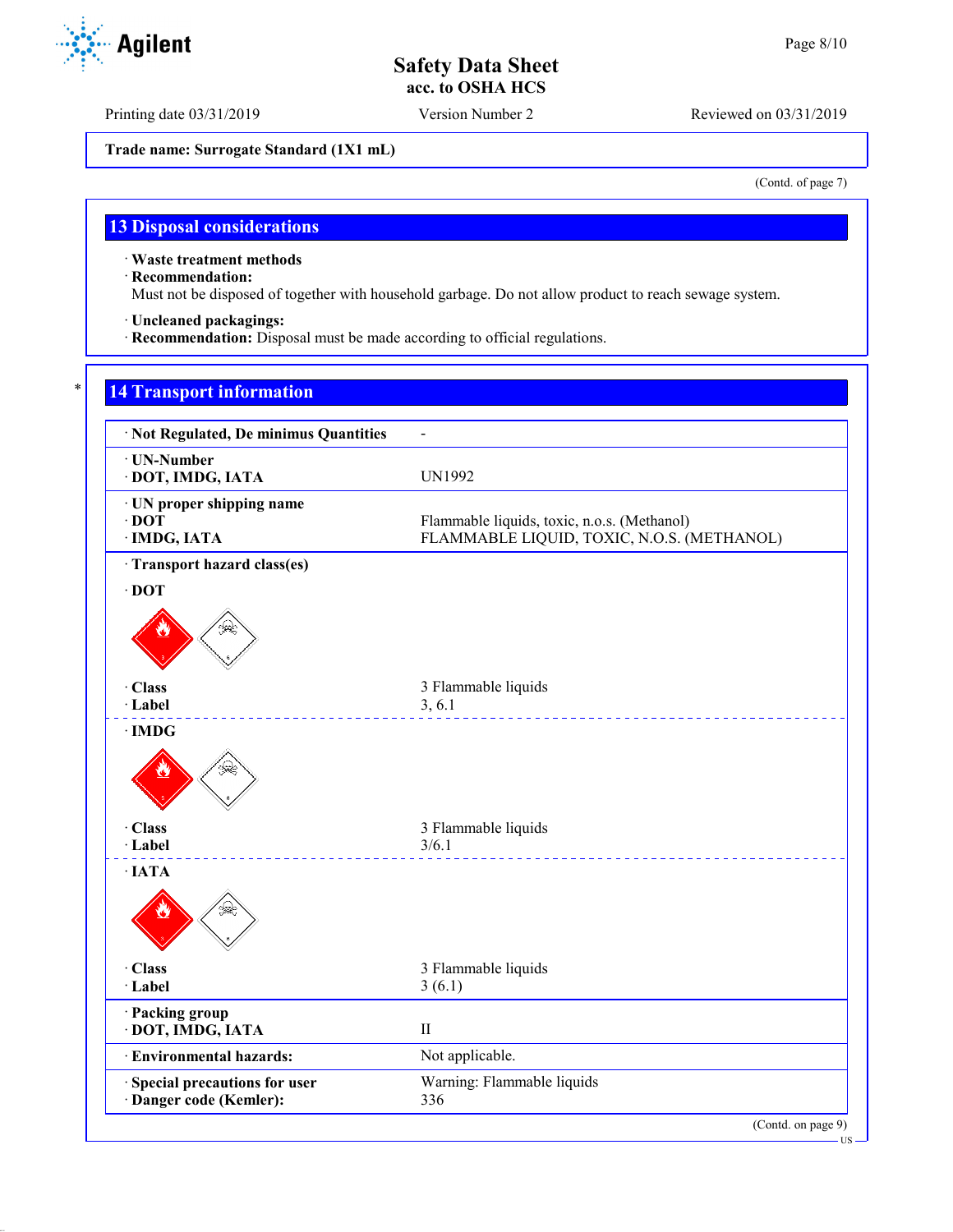Printing date 03/31/2019 Version Number 2 Reviewed on 03/31/2019

**Trade name: Surrogate Standard (1X1 mL)**

|                                            | (Contd. of page 8)                               |
|--------------------------------------------|--------------------------------------------------|
| <b>EMS</b> Number:                         | $F-E$ , $S-D$                                    |
| · Stowage Category                         | B                                                |
| · Stowage Code                             | SW2 Clear of living quarters.                    |
| Transport in bulk according to Annex II of |                                                  |
| <b>MARPOL73/78 and the IBC Code</b>        | Not applicable.                                  |
| · Transport/Additional information:        |                                                  |
| $\cdot$ DOT                                |                                                  |
| · Quantity limitations                     | On passenger aircraft/rail: 1 L                  |
|                                            | On cargo aircraft only: 60 L                     |
| $\cdot$ IMDG                               |                                                  |
| $\cdot$ Limited quantities (LQ)            | 1L                                               |
| $\cdot$ Excepted quantities (EQ)           | Code: E2                                         |
|                                            | Maximum net quantity per inner packaging: 30 ml  |
|                                            | Maximum net quantity per outer packaging: 500 ml |
| · UN "Model Regulation":                   | UN 1992 FLAMMABLE LIQUID, TOXIC, N.O.S.          |
|                                            | (METHANOL), 3 (6.1), II                          |

# **15 Regulatory information**

· **Safety, health and environmental regulations/legislation specific for the substance or mixture** · **Sara**

| Section 355 (extremely hazardous substances):               |                     |
|-------------------------------------------------------------|---------------------|
| None of the ingredients is listed.                          |                     |
| Section 313 (Specific toxic chemical listings):             |                     |
| $67-56-1$ methanol                                          |                     |
| <b>TSCA (Toxic Substances Control Act):</b>                 |                     |
| $67-56-1$ methanol                                          |                     |
| 106-39-8 4-bromochlorobenzene                               |                     |
| 462-06-6 fluorobenzene                                      |                     |
| 98-08-8 alpha, alpha, alpha-trifluorotoluene                |                     |
| 460-00-4 1-bromo-4-fluorobenzene                            |                     |
| · Proposition 65                                            |                     |
| Chemicals known to cause cancer:                            |                     |
| None of the ingredients is listed.                          |                     |
| Chemicals known to cause reproductive toxicity for females: |                     |
| None of the ingredients is listed.                          |                     |
| Chemicals known to cause reproductive toxicity for males:   |                     |
| None of the ingredients is listed.                          |                     |
| Chemicals known to cause developmental toxicity:            |                     |
| $67-56-1$ methanol                                          |                     |
|                                                             | (Contd. on page 10) |